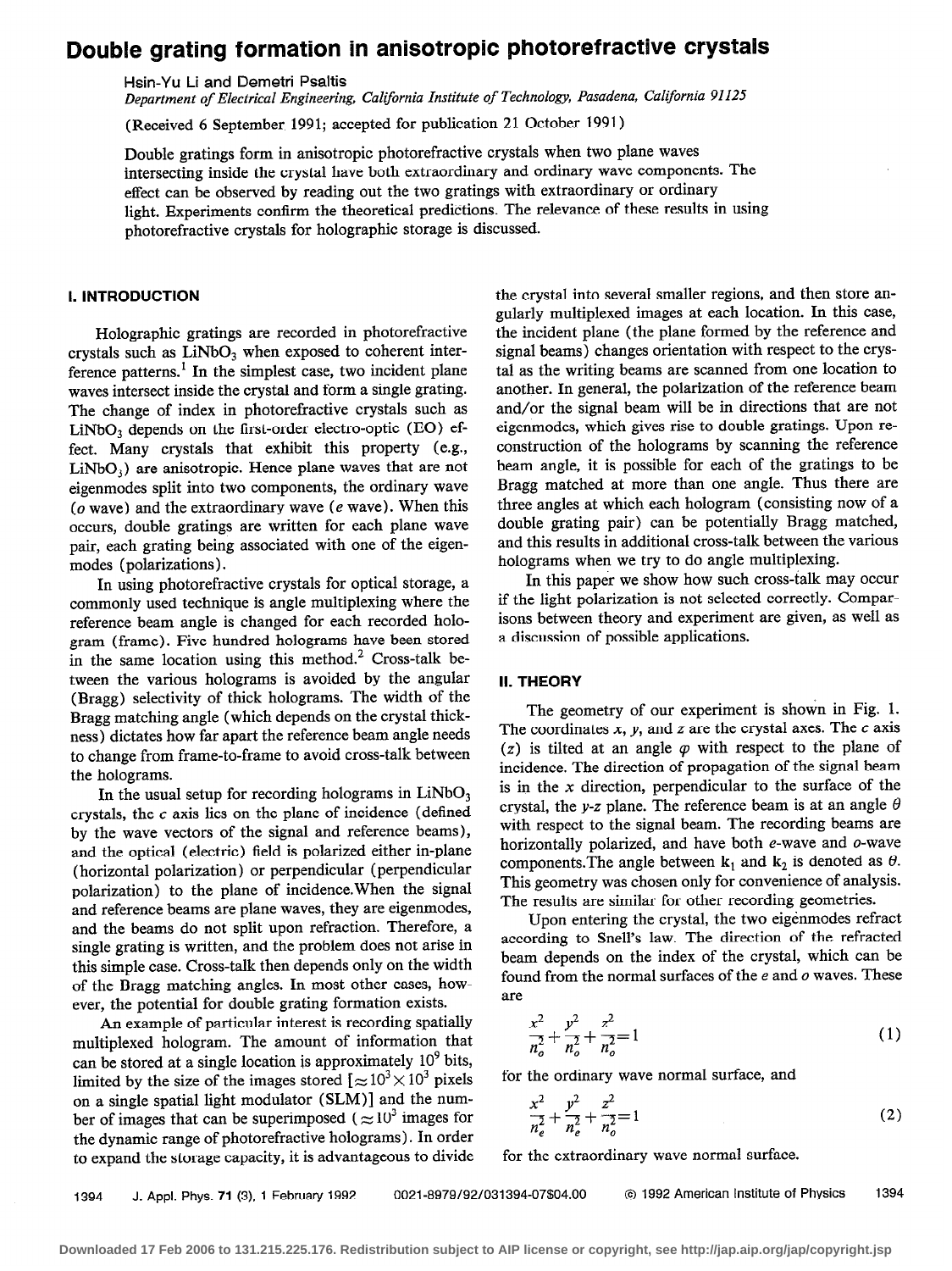

FIG. 1. Geometry of recording and measurement. (a) Recording geometry. (b) Setup for experiment in Figs. 6 and 7.

The refracted beams remain within the incident plane since the signal beam is perpendicular to the crystal surface. Therefore we need only consider the intersections of the two normal surfaces with the incident plane. The intersections are two ellipses, as illustrated in Fig. 2. They do not touch each other because the incident plane is at an angle  $\varphi$  with respect to the crystal axis z. The equations for the two ellipses are readily found to be:



FIG. 2. Normal surfaces and grating vectors.

1395 J. Appl. Phys., Vol. 71, No. 3, 1 February 1992 **Heather Accord Figure 1995** H.-Y. Li and D. Psaltis 1395



FIG. 3. Slant angle between e-wave polarization and direction normal to incident plane.

$$
\frac{x^2}{n_o^2} + \frac{z'^2}{n_o^2} = 1\tag{3}
$$

for o waves, and

$$
\frac{x^2}{n_e^2} + \left(\frac{\sin^2 \varphi}{n_e^2} + \frac{\cos^2 \varphi}{n_o^2}\right) z'^2 = 1\tag{4}
$$

for  $e$  waves. ( $x$  lies in the incident plane.  $z'$  is the direction on the incident plane perpendicular to x.)

Each beam splits into two eigenmodes according to Snell's law. The situation is shown in Fig. 2. For our particular case, the two components for the signal beam are actually in the same direction since we have selected for convenience the direction of the signal beam to be along the crystal axis  $x$ . (In Fig. 2, they are separated for clarity.) The two eigenmodes are perpendicular to each other in polarization, but it should be noted that the eigenmode polarizations are in general neither parallel nor perpendicular to the crystal axes. One of the reasons for choosing the signal beams to propagate along the direction of a crystal axis  $x$  is because the eigenmode polarization directions are exactly along the other two crystal axes,  $\nu$  and  $z$ . Figure 3 shows the calculated slant angle, defined as the angle between the e-wave polarization and the direction normal to the plane of incidence, for several values of  $\varphi$ . The derivation of the slant angle is given in Appendix A.

The four refracted signal and reference beams inside the crystal form interference patterns which write gratings on the crystal via the photorefractive effect.The e-wave components form the grating  $K_e$ , which we will call the extraordinary grating. The o-wave components form the. grating  $K_o$ , which we will call the ordinary grating. From the geometry of Fig. 2, and the application of Snell's law, we can calculate the directions of the refracted beams, and hence the two gratings:

$$
\mathbf{K}_{e} = \left(n_{e}\sqrt{1-\sin^{2}\theta\left(\frac{\sin^{2}\varphi}{n_{e}^{2}}+\frac{\cos^{2}\varphi}{n_{o}^{2}}\right)}-n_{e},\sin\theta\right)
$$
 (5)

**Downloaded 17 Feb 2006 to 131.215.225.176. Redistribution subject to AIP license or copyright, see http://jap.aip.org/jap/copyright.jsp**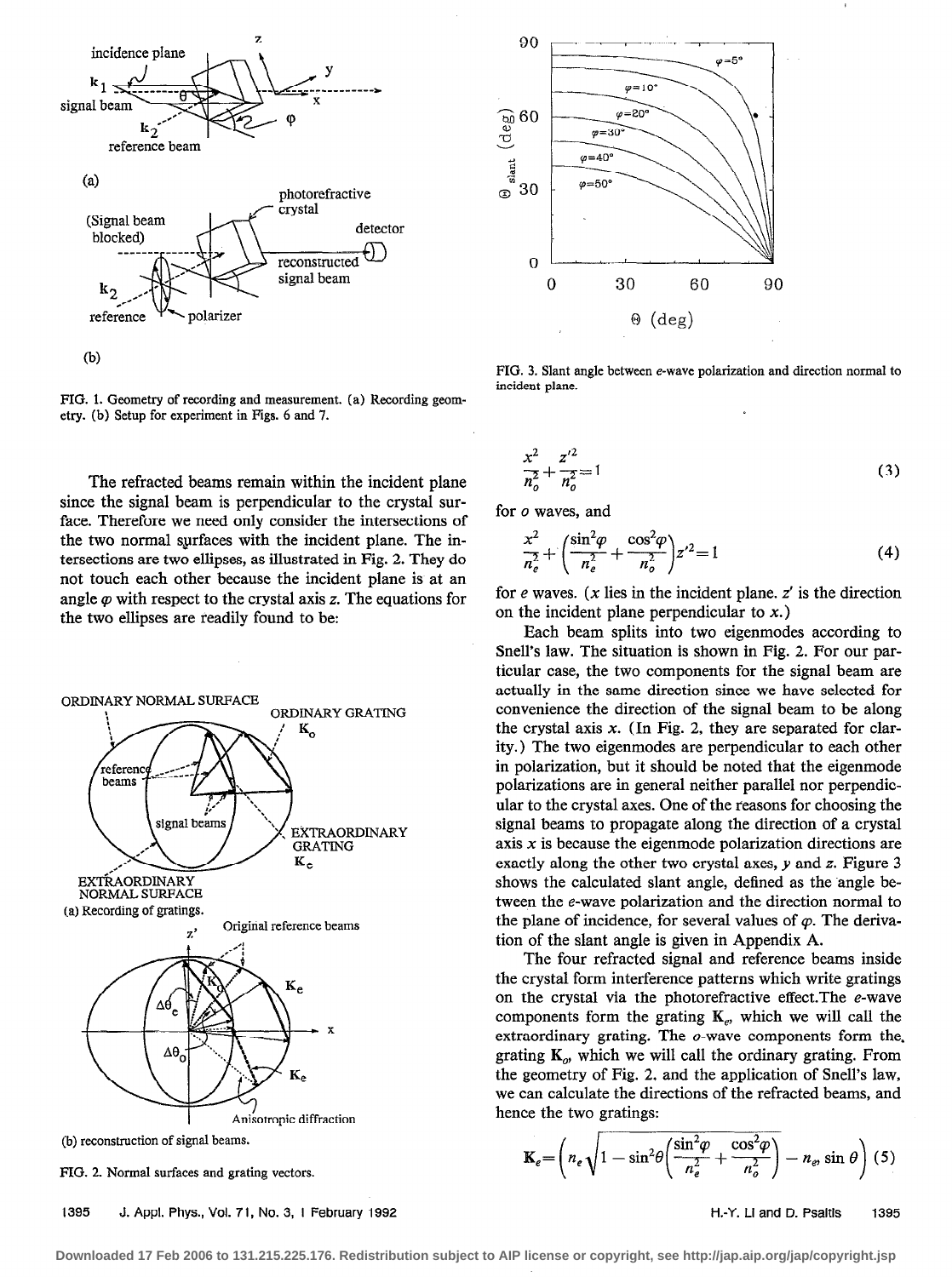$$
\mathbf{K}_o = \left( n_o \sqrt{1 - \frac{\sin^2 \theta}{n_o^2}} - n_o \sin \theta \right). \tag{6}
$$

In addition to the two gratings  $K_e$  and  $K_o$ , we also get gratings from interference between the  $e$ -wave/ $o$ -wave component of the reference beam and the o-wave/e-wave component of the signal beam. However these two "cross gratings" are much weaker than  $K_o$  and  $K_e$  since the owave and e-wave modes are polarized orthogonally to each other for the same beam, and are almost perpendicular to each other for the signal and reference beams. Estimates of the modulation depths for  $K_e$ ,  $K_o$ , and the cross gratings show that the modulation depths of the cross grating is less than 5% of that of  $K_c$  and  $K_c$ . (In fact, it turns out that the e-wave of the signal beam and the o-wave of the reference beam are exactly perpendicular to each other. See Appendix A.)

Once the gratings are recorded in the crystal, the signal beam can be reconstructed by the reference beam. The angle at which the signal can be reproduced is determined by the Bragg condition  $k_1 = k_2 + K^3$  Since we have two gratings, it is possible to satisfy the Bragg condition at more than one angle. In addition to the original recording angle (where  $K<sub>e</sub>$  is read out by the e wave and  $K<sub>o</sub>$  is read out by the  $o$  wave), we can get Bragg matching when  $K<sub>e</sub>$  is read out by the o wave and also when  $K_o$  is read out by the  $e$  wave, as shown in Fig. 2(b). It is also possible that one of the two gratings can also satisfy the Bragg condition for anisotropic diffraction. $^{4-7}$  The anisotropic Bragg matching condition for  $K_n$ , is also shown in Fig. 2(b). We will not consider anisotropic diffraction for the rest of this paper, however, it can be treated in a way completely analogous to the isotropic case we will treat.

The angles where the additional Bragg matching conditions occur are very close to the original recording angle [the dotted lines in Fig.  $2(b)$ ]. The deviation of the Bragg angle of the reconstructing beam from the original recording angle, denoted as  $\Delta\theta_e$  (for e wave) and  $\Delta\theta_o$  (for o wave), can be calculated as a function of  $\theta$  and  $\varphi$  from the geometry of Fig. 2. The calculation is shown in Appendix B, and the result is plotted in Fig. 4 for  $LiNbO<sub>3</sub>$ , where  $n_e = 2.208$  and  $n_o = 2.286$ . Note that  $\Delta\theta$  depends only on the orientation of the crystal with respect to the writing beams (i.e.,  $\theta$  and  $\phi$ ). Inside the crystal, the Bragg angle is

$$
\Delta \theta_{\text{Bragg, inside}} \approx \Lambda / L = \frac{\lambda}{2nL \sin(\theta_{\text{in}}/2)},\tag{7}
$$

where,  $\theta_{\rm in}$  here is the angle inside the crystal. Outside the crystal, because of Snell's law, we have

$$
\Delta \theta_{\text{Bragg}} \approx \frac{\sqrt{n^2 - \sin^2 \theta}}{\cos \theta} \Delta \theta_{\text{Bragg, inside}} \,, \tag{8}
$$

where  $n$  is the index of refraction, and  $L$  is the interaction length. For LiNbO<sub>3</sub> ( $n \approx 2.2$ ) with  $L = 8$  mm, and using  $\lambda = 488$  nm and  $\theta = 30^{\circ}$ , we get  $\Delta \theta_{\text{Bragg}}$  about 0.01°. For  $\varphi = 30^{\circ}$  and  $\theta = 30^{\circ}$ , we get from Fig.  $4 \Delta \theta_e \approx \Delta \theta_o \approx 0.25^{\circ}$ , which is much larger than  $\Delta\theta_{\text{Bragg}}$ . This implies that in a system where we store images using angular multiplexing,



FIG. 4. Deviation angle of the side-peaks from the recording reference beam angle as a function of  $\theta$  for various values of  $\varphi$ .

the double grating will interfere with an image stored approximately 25 positions away.

5

#### 111. EXPERlMENTS

The experimental setup is shown in Fig. 1 (b), with  $\theta = 34^{\circ}$  and  $\varphi = 30^{\circ}$ . Both signal and reference beams are polarized in the plane of incidence. We record a hologram in a LiNbO<sub>3</sub> crystal (grown by Deltronics;  $20 \times 20 \times 8$  mm, 0.01% Fe doping) using two plane waves, then block the signal beam. The detected intensity for the reconstructed beam (which has both e-wave and o-wave components) as a function of  $\Delta\theta$  is shown in Fig. 5. As expected, there are three peaks. In addition to one at the original angle ( $\Delta\theta$ )  $= 0^{\circ}$ ), there are two side-peaks. The side-peaks are measured to be at  $\Delta \theta_e = +0.36^\circ \pm 0.01^\circ$  and  $\Delta \theta_o =$  $- 0.35^{\circ} \pm 0.01^{\circ}$ . The theoretical prediction is  $\pm 0.31^{\circ}$  for both  $\Delta\theta_{\epsilon}$  and  $\Delta\theta_{o}$ . The central peak in Fig. 5 has both e-wave and o-wave components, while the side-peak on the right is an  $e$  wave, and the peak on the left is an  $o$  wave.



FIG. 5. Measured intensity of reconstructed beam as a function of deviation of reference angle. Reference beam has both  $e$ -wave and  $o$ -wave components.

1396 J. Appl. Phys., Vol. 71, No. 3, 1 February 1992 H. Assembly 2008 H.-Y. Li and D. Psaltis 1396

**Downloaded 17 Feb 2006 to 131.215.225.176. Redistribution subject to AIP license or copyright, see http://jap.aip.org/jap/copyright.jsp**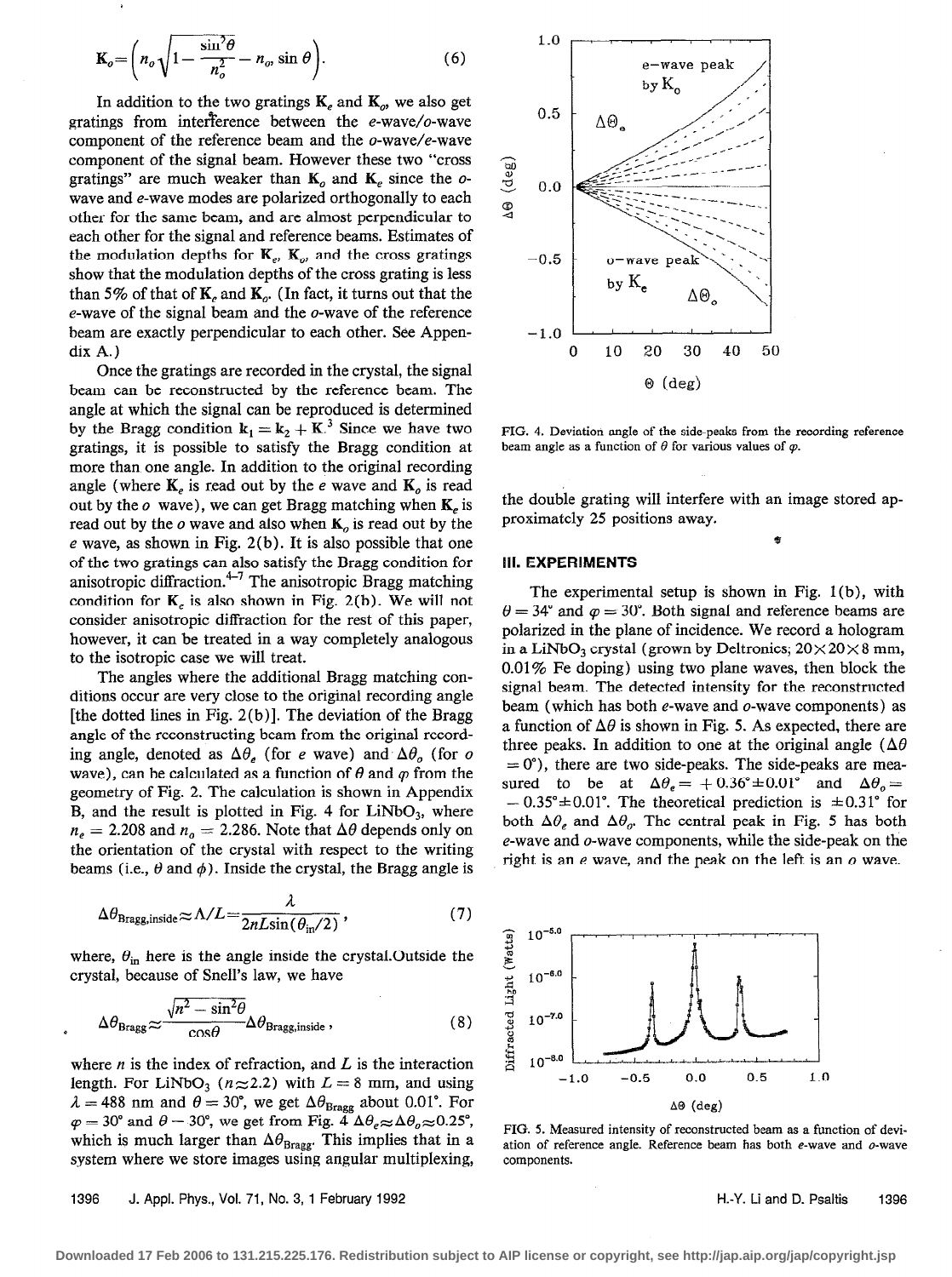

FIG. 6. Measured intensity of reconstructed beam as a function of deviation of reference angle. (a) Reference beam has e wave only. (b) Reference beam has o wave only.

If we reconstruct the signal beam with a reference beam that has only e-wave components, we Bragg match  $K_e$  at one angle (the original recording angle), and  $K_o$  at a different angle. This gives us two peaks (both of which are e waves), as shown in Fig. 6(a). Similarly, we get two peaks when the reference beam has only o-wave components  $[Fig. 6(b)].$ 

The relative heights of the two peaks shown in Figs. 6(a) and (b) can be estimated as follows. According to Kogelnik's theory of volume holograms, $<sup>3</sup>$  the diffraction</sup> efficiency of a thick phase grating is proportional to the square of the index change  $\Delta n$  of the grating. This in turn is proportional to the modulation depth of the interference pattern for weak holograms. We can measure experimentally the e-wave components of the signal  $(I_{e1})$  and reference beam  $(I_{e2})$ , and the o-wave components of the signal  $(I_{o1})$  and reference beam  $(I_{o2})$  that are transmitted through the crystal. From this we estimate the ratio of the modulation depths of  $\mathbf{K}_e$  and  $\mathbf{K}_o$  to be  $\sqrt{I_{el}I_{e2}/I_{o1}I_{o2}}$  $= 2.94$ , so the height of the two peaks [for both Figs. 6(a) and 6(b)] should have a ratio of  $2.94^2 = 8.67$ . (Strictly speaking, the diffracting efficiency also depends on twowave-mixing coupling coefficients<sup>8</sup> that are functions of  $\theta$ and beam polarization. However  $\Delta\theta$  is <0.5°, so the change is negligible.) The actual measured ratios were 5.96 for the two e-wave peaks [Fig.  $6(a)$ ] and 10.37 for the two o-wave peaks [Fig. 6(b)].

Instead of using plane waves, we can also record images. We recorded two images on a photorefractive crystal using the setup shown in Fig. 7. The images 1 and 2 are photographic plate transparencies. The incident plane wave is split by the polarizing beamsplitter (PB) into horizontal and vertical components. Each illuminates one of the transparencies, and the two images are recombined by a second PB. The hologram is recorded with a reference beam that has both horizontal (e-wave) and vertical (owave) polarization. The first image consisted only of e wave, and the second image consisted only of o wave. After the hologram was recorded, we observed the image reconstructed by the same reference beam used for recording. As we change the polarization of the reference beam, images 1 and 2 appear and disappear in turn, since the former is



FIG. 7. Setup for recording two images of orthogonal polarizations. Image 1 has only o-wave component. Image 2 has only e-wave component.

recorded as  $K_e$  gratings, and the latter is recorded as  $K_a$ gratings. The results are shown in Fig. 8. Figure 8(a) shows the reconstructed image when both  $o$ - and  $e$ -wave components are present in the reference beam. Figures 8(b) and 8(c) show that only one of the two images appears when the reference beam is o wave or e wave only. Note that there is some cross-talk: There is a trace of image 2 in image 1. This is probably because the polarizations were not exactly aligned with the  $c$  axis of the crystal, so there was some o-wave component in the e-wave image of 1. The pictures were captured by a CCD camera, then , taken off the monitor by a polaroid camera.

## IV. DISCUSSION AND CONCLUSION

Double gratings are written in photorefractive crystals when the recording beams have both  $e$ -wave and  $o$ -wave components. As a result, it is possible to satisfy the Bragg matching condition at more than one reference beam angle. This can be a problem when we record multiple holograms by angle multiplexing. When we read out one of the holograms recorded at a new reference beam angle, the new reference beam can coincide with one of the side-peaks of previous holograms, even though the new reference beam angle is separated from the other reference beam angles by more than several  $\Delta\theta_{\text{Bragg}}$ .

To avoid this problem, we might limit the range of  $\theta$ and  $\phi$  that we are working with, so that  $\Delta\theta_e$  and  $\Delta\theta_o$  are larger than the range of reference beam angles that we want to use, so that the side-peaks and central-peaks effectively coincide.

As an example, consider a crystal that has thickness of 8 mm, index  $n = 2.2$ , and  $\theta = 30^{\circ}$ . We have  $\Delta \theta_{\text{Bragg}} \approx 0.01^{\circ}$ from Eq. (8). Taking twice this value as the separation between reference beam angles, storing 1000 holograms would require a range of  $\theta$  of about 20°. We can calculate  $\Delta\theta_e$  and  $\Delta\theta_o$  for various values of  $\varphi$  at  $\theta = 20^\circ$ ,  $\theta = 30^\circ$ , and  $\theta = 40^{\circ}$  (see Appendix B). The result is plotted in Fig. 9. In LiNbO<sub>3</sub> we would like to work near  $\varphi = 0$ , where the c axis is close to the incident plane, and the diffraction efficiencies are high.  $\Delta\theta_e$  and  $\Delta\theta_o$  in this region are about 1°, which means that we can place in about  $0.5^{\circ}/0.02^{\circ} = 25$ holograms before we start hitting the side-peaks. In this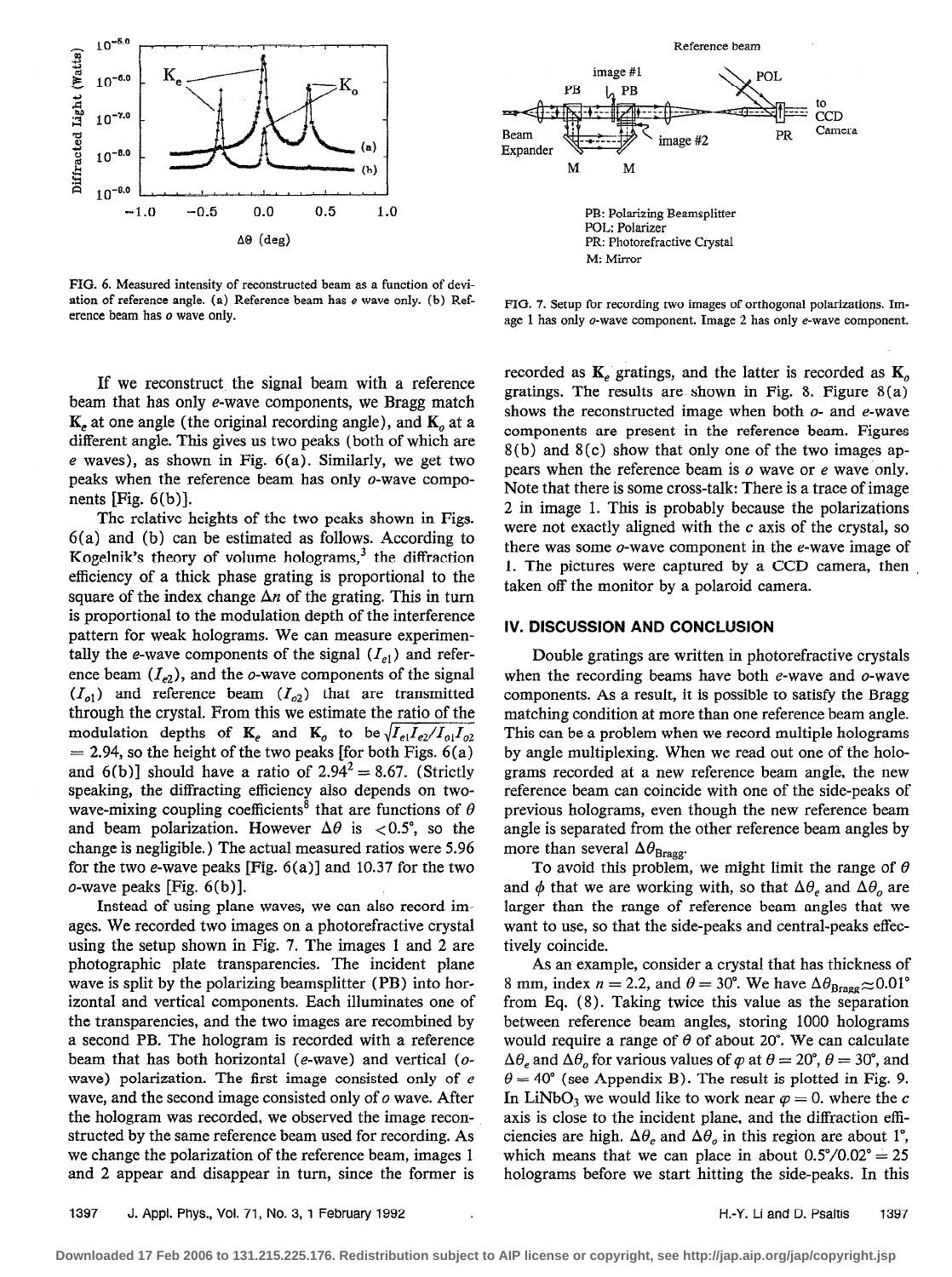

 $(a)$ 



(b)



# (c)

FIG. 8. (a) Reconstructed image when both  $e$  and  $o$  waves are present in reference beam. (b) Reference beam has e wave only. (c) Reference beam has  $o$  wave only. The images were captured by a CCD camera, then taken off the monitor by a polaroid camera.

example, we would have to record 25 adjacent, angularly multiplexed holograms, and then leave a blank of 25 slots for the cross-gratings. It is in principle possible to use the system in Fig. 7, to record two separate images in two polarizations in such a way that the cross-gratings that appear in the "empty" slots would actually be new images. With this scheme, there is no loss in storage density, at the expense of considerable added complexity. As  $\varphi$  increases, the number of adjacent holograms that can be recorded before we must leave a gap decreases.

The second alternative is to squeeze the side-peaks as close as possible around the central-peak. As shown in Fig.



FIG. 9. (a) Deviation angle of the side-peaks as a function of  $\varphi$  for  $\theta = 20^{\circ}$ , 30°, and 40°. (b) Enlargement of the region where  $\Delta \theta_e$  and  $\Delta \theta_o$ are zero.

9(b), around  $\varphi \approx 44.1^\circ$ , all three peaks actually coincide. However, for the separation of the side-peaks and centralpeaks to be much smaller than  $\Delta\theta_{\text{Bragg}}$  throughout the whole working range of  $\theta$  (about 20° to 40°), we see that we are limited to a range of  $\varphi$  (tilt) of only one or two degrees. This puts a rather strict constraint on system design. In general, either we have to limit the number of holograms we can store, or limit the amount of tilting allowed. The example above shows that neither case is very satisfactory. There is, however, one situation where the side-peak problem does not occur for the range of angles used in angle multiplexing. This is when we go to reflection type holograms, where  $\theta > 90^\circ$ . In this case, calculations similar to those shown in Figs. 4 and 9 show that the o-wave peak disappears ( $\Delta\theta_o \rightarrow \infty$ ) and the e-wave peak is far from the original reference beam angle. The result is plotted in Fig. 10. For  $\varphi = 20^{\circ}$ ,  $\Delta \theta_o$  is larger than 20° for  $\theta$  > 110°, enough room to store the 1000 holograms in the previous example without hitting the side-peaks.

Another possible way to avoid cross-talk due to double grating formation, is to have at least one of the recording beams (preferably both) being only e wave or o wave during recording, and using only one polarization during reconstruction of the hologram. In a spatially multiplexed holographic memory, this means that we have to change the polarization as we scan the writing beams from one location to another. If the scanning is done by moving the crystal, we can accomplish this by using circularly polarized waves, and attaching a polarizer in front of the crystal.

It should be pointed out that as long as the writing beams are not eigenmodes (e and o waves), double grating formation can occur, even when the crystal is not tilted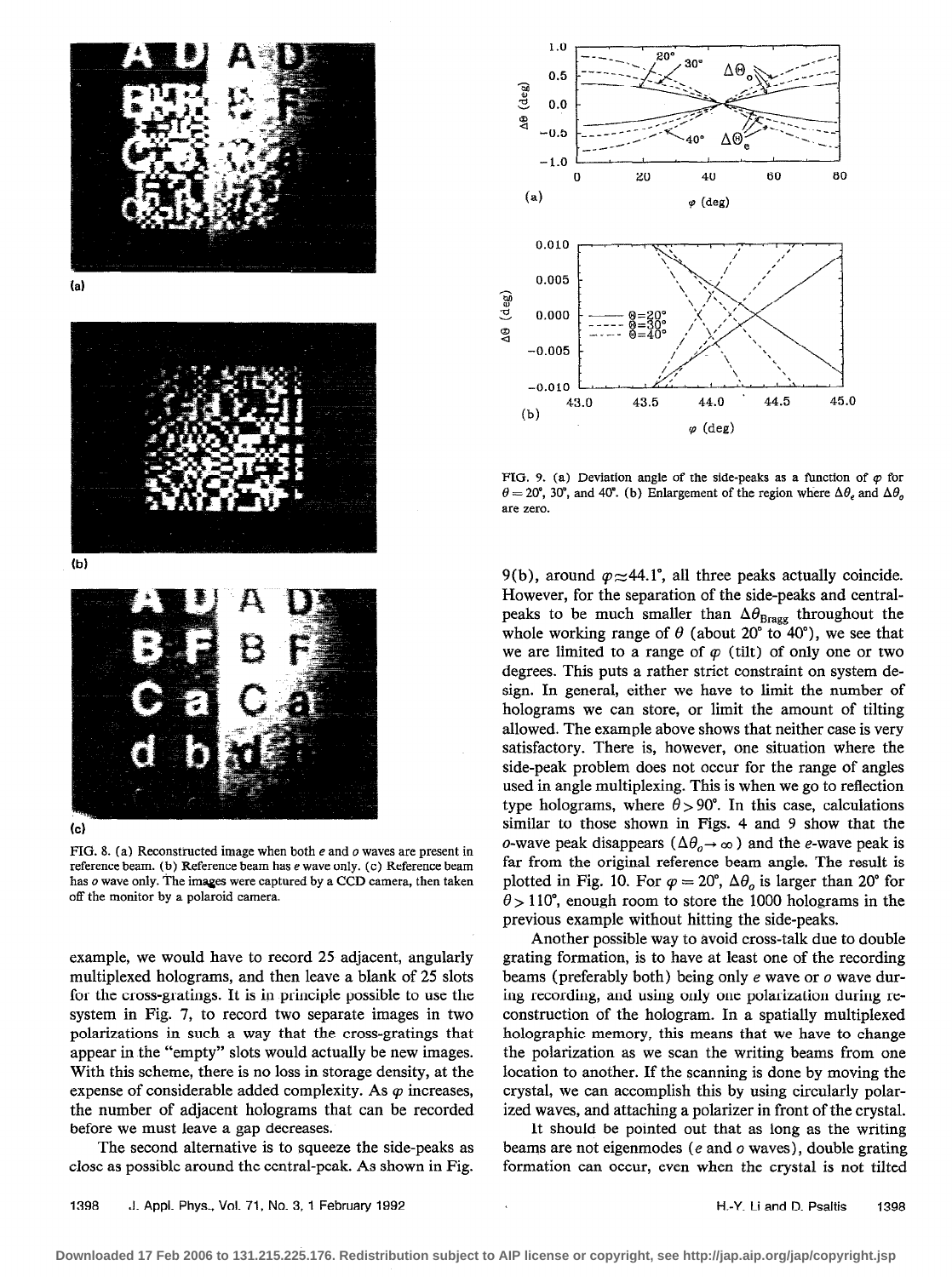

FIG. 10. Deviation angle of the o-wave side-peak from the recording reference beam angle as a function of  $\theta$  for  $\theta = 20^{\circ}$ , 30°, and 40°.

with respect to the incident plane ( $\varphi = 0$ ). In addition, if the signal beam is not a single plane wave but an image consisting of a spectrum of plane waves, then the condition  $\varphi = 0$  cannot be satisfied for most of the plane wave components. The results of this paper can be used to predict the expected cross-talk for this case as well, but the remedies that we outline above do not necessarily apply.

In some cases, the double grating effect might be of some use instead of a nuisance. As we have shown, by controlling the patterns that are  $e$  wave and  $o$  wave, it is possible to store two images (at the same reference beam angle) in one single exposure. We can select which image to be read-out by controlling the polarization at either the reference beam or reconstructed signal beam. An example of the usage of this double storage scheme is the representation of positive and negative numbers in optical neural net architectures (e.g., perception learning<sup>9,10</sup>) by the two orthogonal polarizations. This is shown in Fig. 11. Here we take the e-wave polarization to represent the "positive" part of the connection, and the o-wave polarization to represent the "negative" part. For each connection from the input plane to the output plane, there is a  $K_e$  and a  $K_o$ grating. Upon read-out, the signal from the input plane has both e-wave and o-wave components (this can be done by the same setup used in Fig. 7). The e-wave component, however, will diffract only off the  $K_e$  grating, while the o-wave component will diffract only off the  $K_0$  grating. The two components in the diffracted light are detected separately, and the difference of the two intensities are taken (electronically) to be the bipolar signal.

# ACKNOWLEDGMENTS

The support of AFOSR and DARPA for this work is gratefully acknowledged. The authors thank Yong Qiao for his help and discussions.



FIG. 11. Possible setup for implementing bipolar input/output signals in an optical neural network. Signals at both the training and input plane have e-wave and o-wave components.

#### APPENDIX A: DERIVATION OF SLANT ANGLE

Figure 12 shows the geometry used in our experiment. The signal beam  $k_1$  propagates along the  $+x$  direction. Its e-wave polarization is in the z direction, and its o-wave polarization is in the y direction. For the reference beam,  $k_2$ , the eigenmode polarizations are q (e wave) and r (o wave). It can be shown that  $k_2$ , q, and r are perpendicular to each other. Also,  $r$  lies in the  $x-y$  plane. To see why this is true, consider rotating  $k_2$  about the z axis until  $k_2$  lies in the x-z plane. q and r will now rotate with  $k_2$ . But when  $k_2$ lies in the x-z plane, it is readily seen that r is parallel to the  $y$  axis. This shows that r lies in the x-y plane. Given this



FIG. 12. (a) Geometry of reference  $(k_2)$  and signal  $(k_1)$  beams with respect to crystal axes. (b) Reference beam and its two eigenmode polarization directions,  $q$  (e wave) and  $r$  (o wave).

**Downloaded 17 Feb 2006 to 131.215.225.176. Redistribution subject to AIP license or copyright, see http://jap.aip.org/jap/copyright.jsp**